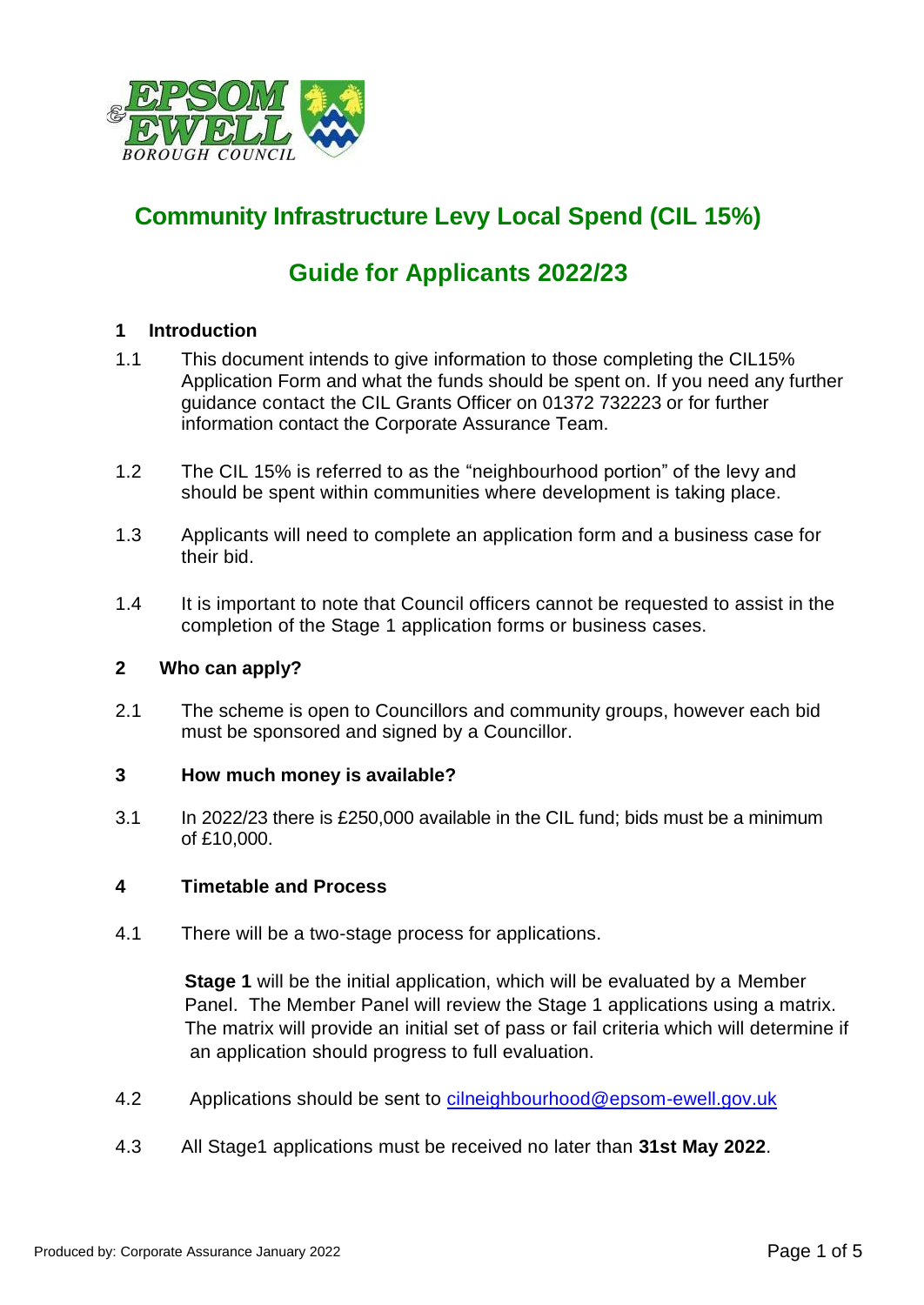- 4.4 **Stage 2** if your application is recommended to go forward, you will be informed by the end of July 2022 and asked to complete a more detailed application.
- 4.5 Stage 2 applications will be scored using a matrix and presented to the Member Panel for evaluation, prioritisation and decision within the financial envelope.

## **5 Decision Making Panel**

- 5.1 The Panel will consist of Members this includes the Chairman of Strategy & Resources, the Chairman of Committee & Wellbeing and as agreed by committee, one additional representative from Strategy & Resources Committee.
- 5.2 The Panel agree priorities and recommend those projects to receive funding.
- 5.3 A member of the Panel cannot evaluate a bid they have submitted, a substitute must take their place. The substitutes for the Panel shall be the Vice Chairman of Strategy & Resources Committee or the Vice Chairman of Community & Wellbeing Committee.
- 5.4 There is no right of appeal.

## **6 What the CIL 15% can be spent on?**

- 6.1 Funds must be spent in accordance with regulation 59 of CIL Regulations 2010 (amended). Regulation 59C shows what CIL receipts for community use (the CIL 15%) can be spent on.
- 6.2 It states that they must be spent on: a) The provision, improvement, replacement, operation or maintenance of infrastructure. b) Anything else that is concerned with addressing demands that development places on an area.
- 6.3 Regulation 59C does give the Council more flexibility in determining the local infrastructure needs. However this is linked to the requirement that there should be no revenue implications to the Council of the bid.
- 6.4 The Member Panel will be responsible for determining the priorities and whether a proposed bid supports the demands that development places on the area. Should there be any concern that an application is not compliant with Regulation 59C, advice will be sought from the Monitoring Officer.
- 6.5 The table below identifies types of projects that can be funded through CIL 15% but this is not exhaustive nor is it indicative of what bids should be made.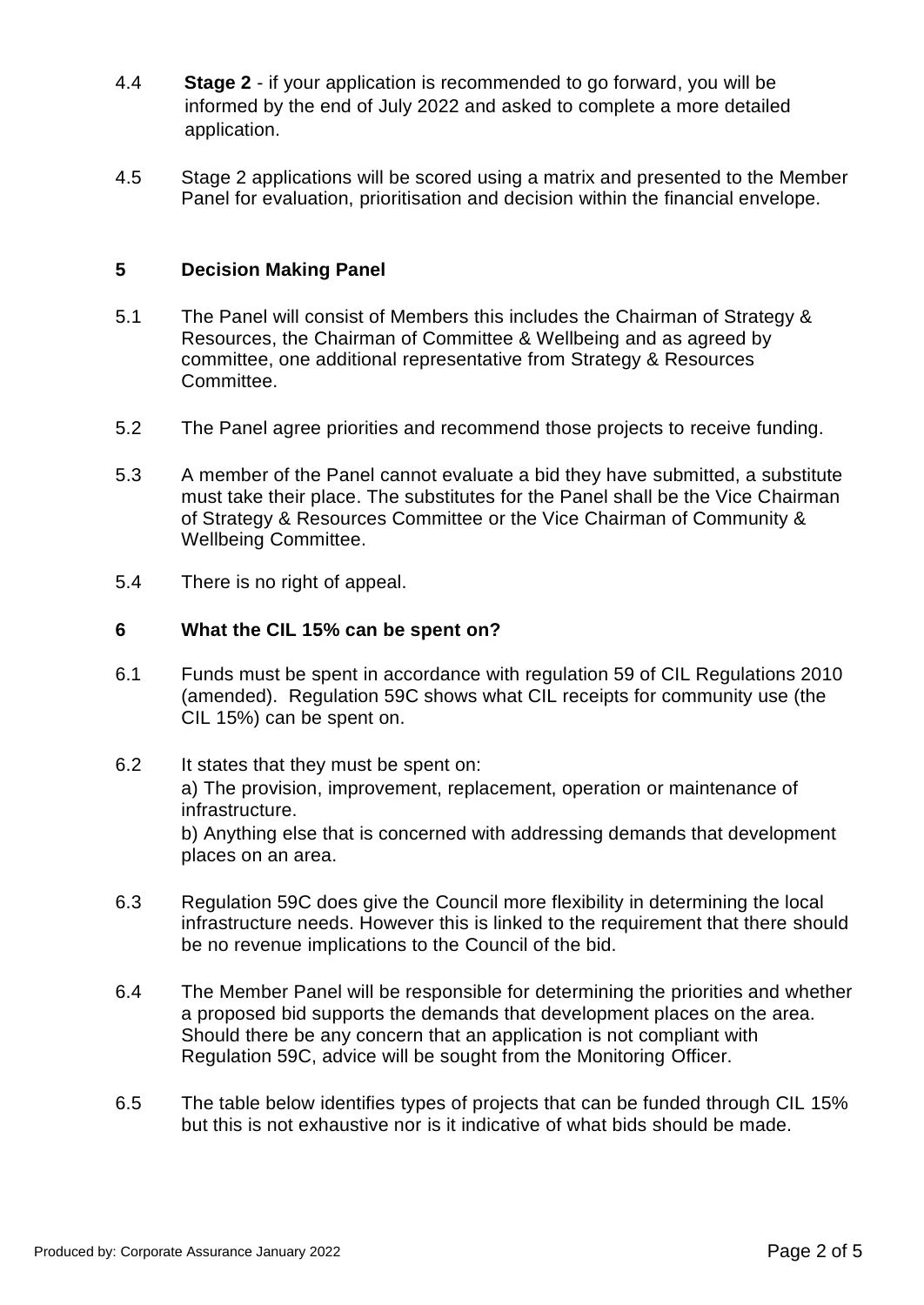| Category                                                | <b>Potential areas for CIL</b><br>funding                                                                                                            | Areas not likely to be<br>covered by CIL                                                                                                                                                                                                         |
|---------------------------------------------------------|------------------------------------------------------------------------------------------------------------------------------------------------------|--------------------------------------------------------------------------------------------------------------------------------------------------------------------------------------------------------------------------------------------------|
| <b>Community Safety</b>                                 | <b>Upgrade existing CCTV</b><br>cameras<br>Crime prevention                                                                                          |                                                                                                                                                                                                                                                  |
| <b>Community Services</b>                               | <b>Community facilities</b><br><b>Healthy living initiatives</b><br>Equipment for health centres<br>or nurseries<br>Resources for community<br>clubs | <b>Fireworks Displays</b><br><b>Christmas Lights</b><br>Carnivals                                                                                                                                                                                |
| Open spaces, parks,<br>sports and recreation<br>grounds | War memorials<br>Update/refurbish existing<br>playgrounds<br>Refurbishment of pavilions                                                              | Upgraded facilities to<br>existing allotment sites<br>Grounds Maintenance e.g.<br>hedge cutting and verge<br>maintenance<br>Improvements to parks<br>and open spaces that do<br>not address the demands<br>imposed on the area by<br>development |
| Streets & public<br>spaces                              | Public art<br>Replace footpaths<br>Street repairs and public<br>realm<br>Improved access<br>New layouts<br>Public clock<br>Cycle parking             |                                                                                                                                                                                                                                                  |
| Travel & transport                                      | <b>Bus shelters</b><br>Town centre signage<br>Cycle and pedestrian routes                                                                            |                                                                                                                                                                                                                                                  |

### 6.6 What is not eligible?

- Projects outside the Borough.
- Projects that do not have a defined business case.
- Projects that cannot evidence the wider benefits to the community.
- Works that have already commenced.
- Items within routine maintenance budgets.
- Projects that do not have the necessary statutory permissions and cannot evidence that these are being sought.
- Projects that would be deemed to be promoting a political party.
- Initiatives that conflict with existing Council policies.
- Projects that have on-going revenue costs that would fall to the Council.
- The Council cannot approve more than one bid for the same project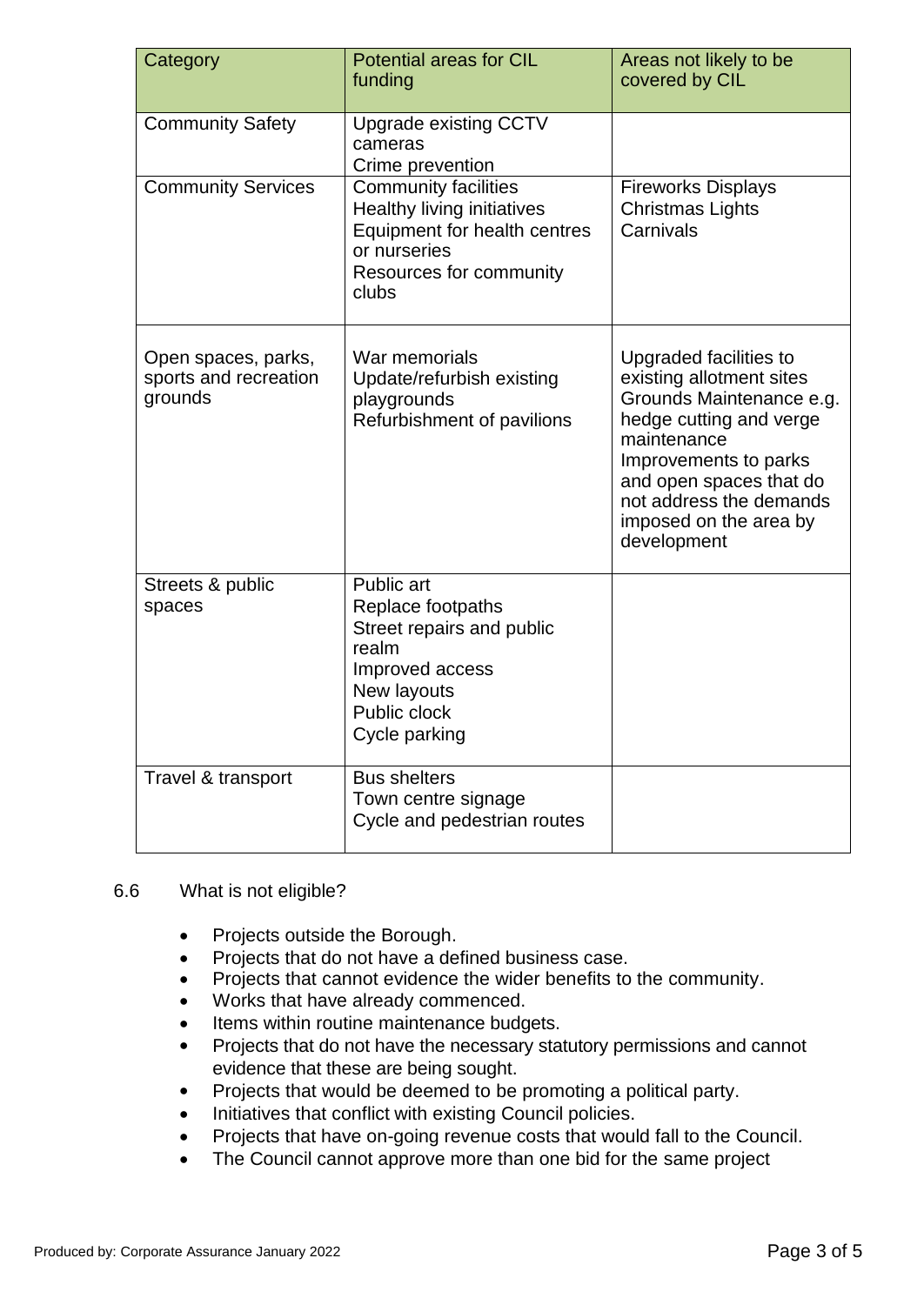## **7. Required documentation**

- 7.1 Applicants should complete the relevant application form and a business case and supply as much evidence as possible such as quotes received, plans and permissions.
- 7.2 Dependent upon the nature of the application, three quotes will be expected unless clear information as to why this is not possible e.g. Specialist suppliers.
- 7.3 The level of detail required in the business case is dependent upon the nature and value of the project.

### **8. What Happens Next?**

- 8.1 There is no right of appeal.
- 8.2 You will be expected to agree to the terms and conditions of delivering the project as stated in the declaration on the application form.
- 8.3 The monies allocated must be committed within two years of allocation. Otherwise the Council has the right to request that the monies are returned.
- 8.4 Due to the individual nature of the projects the methodology for paying for the work undertaken may vary. However in most cases payment will be direct to the contractor upon presentation of an invoice.
- 8.5 Larger projects will be monitored through key milestones and where necessary, the allocated CIL fund will be released in instalments only once key milestones have been met.
- 8.6 The CIL Grants Officer will confirm that the works have occurred.
- 8.7 Although payment will be made direct, the contractor may not be contractually bound to the Council and the amount will not be VAT deductible, unless the Senior Accountant advises that VAT is deductible.
- 8.8 The Council has the right to request any unspent monies back.
- 8.9 If the cost of the work is in excess of the budget, no additional funds will be available from the CIL 15% fund. Where an overspend is predicted or identified the applicant should inform the CIL Grants Officer immediately. No additional funding can be made available, but assistance may be provided to review the project.
- 8.10 The quality of work will be expected to be at a level of standard acceptable to the Council. If the standard falls below that expected, then funding maybe affected or withdrawn.
- 8.11 The Council may require a plaque to be displayed confirming that the Community Infrastructure Levy has funded the project.